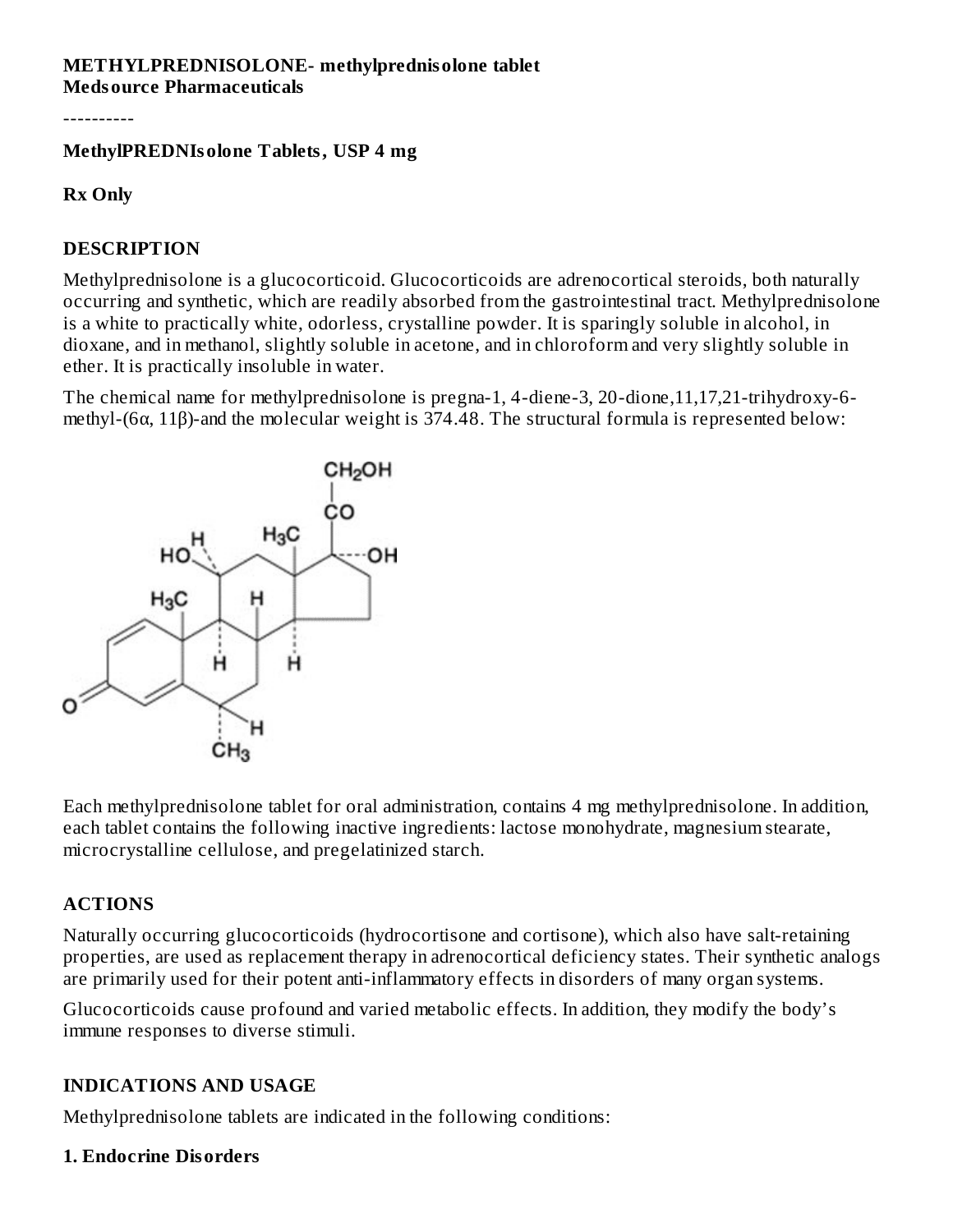Primary or secondary adrenocortical insufficiency (hydrocortisone or cortisone is the first choice; synthetic analogs may be used in conjunction with mineralocorticoids where applicable; in infancy, mineralocorticoids supplementation is of particular importance).

Congenital adrenal hyperplasia

Nonsuppurative thyroiditis

Hypercalcemia associated with cancer

## **2. Rheumatic Disorders**

As adjunctive therapy for short-term administration (to tide the patient over an acute episode or exacerbation) in:

Rheumatoid arthritis, including juvenile rheumatoid arthritis (selected cases may require low-dose maintenance therapy)

- Ankylosing spondylitis
- Acute and subacute bursitis
- Synovitis of osteoarthritis
- Acute nonspecific tenosynovitis
- Post-traumatic osteoarthritis
- Psoriatic arthritis
- Epicondylitis
- Acute gouty arthritis

# **3. Collagen Dis eas es**

During an exacerbation or as maintenance therapy in selected cases of:

- Systemic lupus erythematosus
- Systemic dermatomyositis (polymyositis)
- Acute rheumatic carditis

## **4. Dermatologic Dis eas es**

- Bullous dermatitis herpetiformis
- Severe erythema multiforme (Stevens-Johnson syndrome)
- Severe seborrheic dermatitis
- Exfoliative dermatitis
- Mycosis fungoides
- Pemphigus
- Severe psoriasis

# **5. Allergic States**

Control of severe or incapacitating allergic conditions intractable to adequate trials of conventional treatment:

Seasonal or perennial allergic rhinitis

Drug hypersensitivity reactions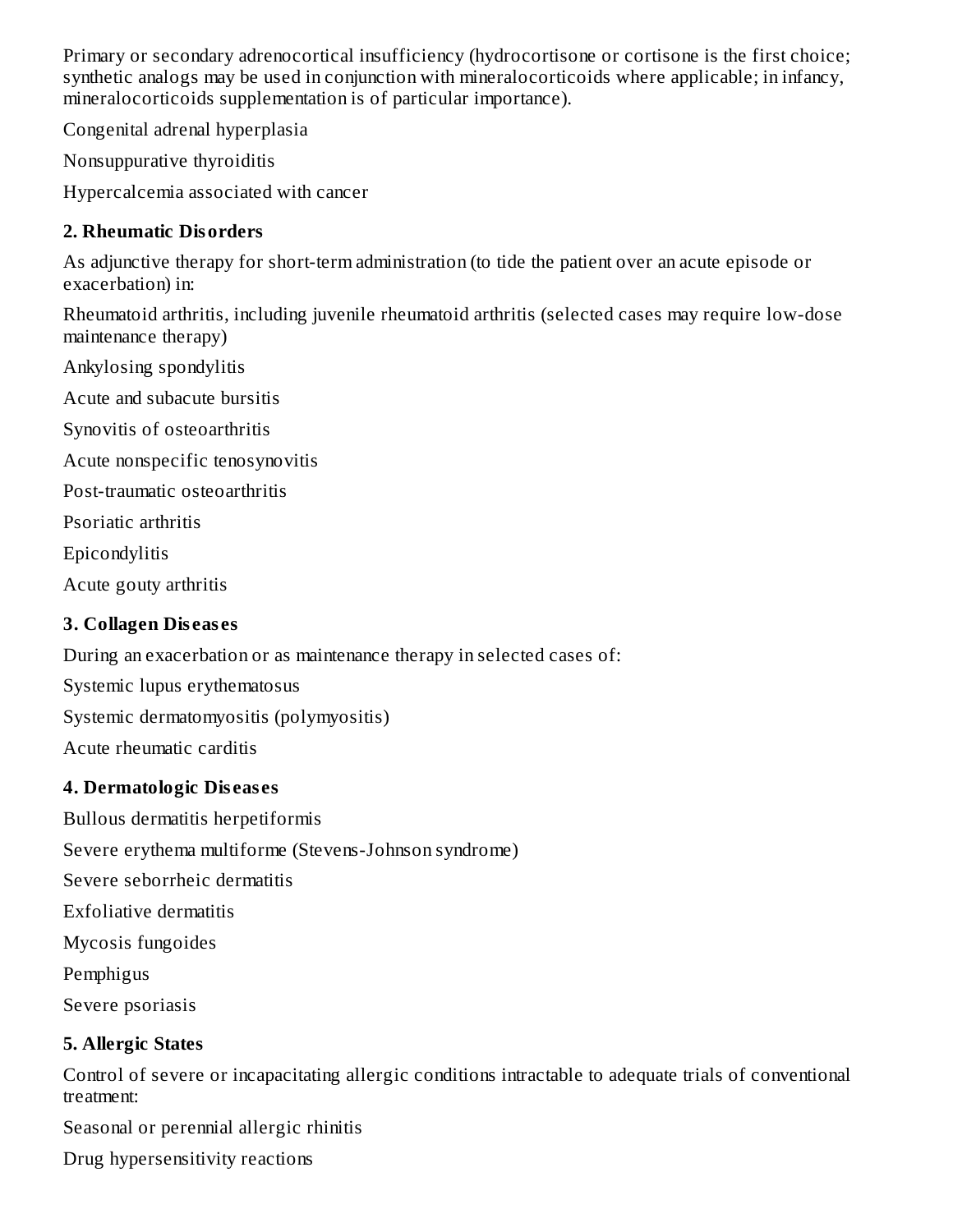Serum sickness Contact dermatitis Bronchial asthma

Atopic dermatitis

### **6. Ophthalmic Dis eas es**

Severe acute and chronic allergic and inflammatory processes involving the eye and its adnexa such as:

Allergic corneal marginal ulcers

Herpes zoster ophthalmicus

Anterior segment inflammation

Diffuse posterior uveitis and choroiditis

Sympathetic ophthalmia

**Keratitis** 

Optic neuritis

Allergic conjunctivitis

**Chorioretinitis** 

Iritis and iridocyclitis

### **7. Respiratory Dis eas es**

Symptomatic sarcoidosis Berylliosis

Loeffler's syndrome not manageable by other means

Fulminating or disseminated pulmonary tuberculosis when used concurrently with appropriate antituberculous chemotherapy

Aspiration pneumonitis

### **8. Hematologic Disorders**

Idiopathic thrombocytopenic purpura in adults Secondary thrombocytopenia in adults Acquired (autoimmune) hemolytic anemia Erythroblastopenia (RBC anemia) Congenital (erythroid) hypoplastic anemia

### **9. Neoplastic Dis eas es**

For palliative management of: Leukemias and lymphomas in adults Acute leukemia of childhood

### **10. Edematous States**

To induce a diuresis or remission of proteinuria in the nephrotic syndrome, without uremia, of the idiopathic type or that due to lupus erythematosus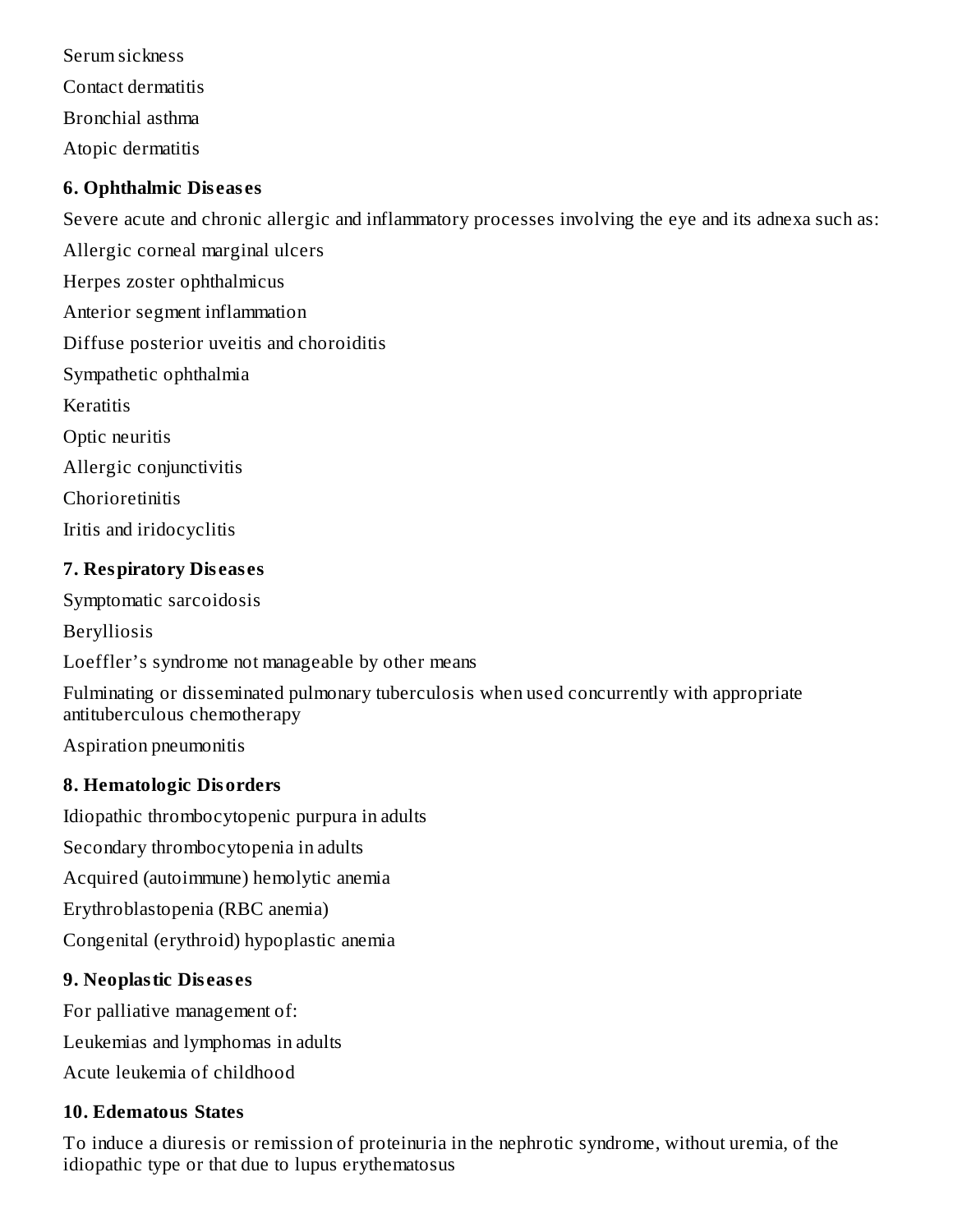#### **11. Gastrointestinal Dis eas es**

To tide the patient over a critical period of the disease in:

Ulcerative colitis

Regional enteritis

### **12. Nervous System**

Acute exacerbations of multiple sclerosis

### **13. Mis cellaneous**

Tuberculous meningitis with subarachnoid block or impending block when used concurrently with appropriate antituberculous chemotherapy

Trichinosis with neurologic or myocardial involvement

## **CONTRAINDICATIONS**

Systemic fungal infections and known hypersensitivity to components.

## **WARNINGS**

In patients on corticosteroid therapy subjected to unusual stress, increased dosage of rapidly acting corticosteroids before, during, and after the stressful situation is indicated.

Corticosteroids may mask some signs of infection, and new infections may appear during their use. Infections with any pathogen including viral, bacterial, fungal, protozoan or helminthic infections, in any location of the body, may be associated with the use of corticosteroids alone or in combination with other immunosuppressive agents that affect cellular immunity, humoral immunity, or neutrophil function. **1**

These infections may be mild, but can be severe and at times fatal. With increasing doses of corticosteroids, the rate of occurrence of infectious complications increases. <sup>2</sup> There may be decreased resistance and inability to localize infection when corticosteroids are used.

Prolonged use of corticosteroids may produce posterior subcapsular cataracts, glaucoma with possible damage to the optic nerves, and may enhance the establishment of secondary ocular infections due to fungi or viruses.

## **Usage in Pregnancy**

Since adequate human reproduction studies have not been done with corticosteroids, the use of these drugs in pregnancy, nursing mothers or women of childbearing potential requires that the possible benefits of the drug be weighed against the potential hazards to the mother and embryo or fetus. Infants born of mothers who have received substantial doses of corticosteroids during pregnancy, should be carefully observed for signs of hypoadrenalism.

Average and large doses of hydrocortisone or cortisone can cause elevation of blood pressure, salt and water retention, and increased excretion of potassium. These effects are less likely to occur with the synthetic derivatives except when used in large doses. Dietary salt restriction and potassium supplementation may be necessary. All corticosteroids increase calcium excretion.

 $^1\,$  Fekety R. Infections associated with corticosteroids and immunosuppressive therapy. In: Gorbach SL, Bartlett JG, Blacklow NR, eds. Infectious Diseases. Philadelphia: WBSaunders Company 1992:1050–1.

<sup>2</sup> Stuck AE, Minder CE, Frey FJ. Risk of infectious complications in patients taking glucocorticoids. Rev Infect Dis 1989:11(6):954 –63.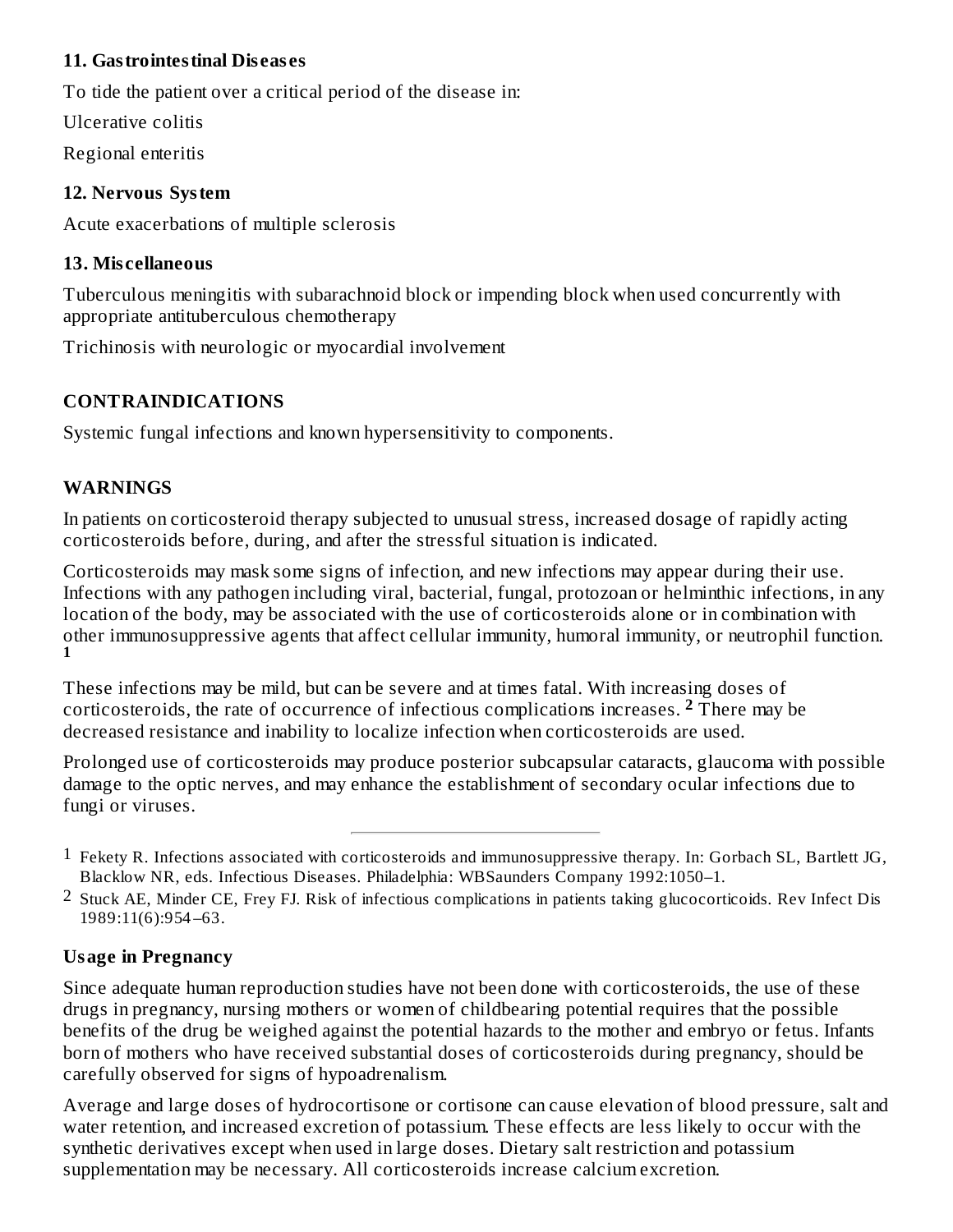Administration of live or live, attenuated vaccines is contraindicated in patients receiving immunosuppressive doses of corticosteroids. Killed or inactivated vaccines may be administered to patients receiving immunosuppressive doses of corticosteroids; however, the response to such vaccines may be diminished. Indicated immunization procedures may be undertaken in patients receiving nonimmunosuppressive doses of corticosteroids.

The use of methylprednisolone tablets in active tuberculosis should be restricted to those cases of fulminating or disseminated tuberculosis in which the corticosteroid is used for the management of the disease in conjunction with an appropriate antituberculous regimen.

If corticosteroids are indicated in patients with latent tuberculosis or tuberculin reactivity, close observation is necessary as reactivation of the disease may occur. During prolonged corticosteroid therapy, these patients should receive chemoprophylaxis.

Persons who are on drugs which suppress the immune system are more susceptible to infections than healthy individuals. Chicken pox and measles, for example, can have a more serious or even fatal course in non-immune children or adults on corticosteroids. In such children or adults who have not had these diseases particular care should be taken to avoid exposure. How the dose, route and duration of corticosteroid administration affects the risk of developing a disseminated infection is not known. The contribution of the underlying disease and/or prior corticosteroid treatment to the risk is also not known. If exposed to chicken pox, prophylaxis with varicella zoster immune globulin (VZIG) may be indicated. If exposed to measles, prophylaxis with pooled intramuscular immunoglobulin (IG) may be indicated. (See the respective package inserts for complete VZIG and IG prescribing information.) If chicken pox develops, treatment with antiviral agents may be considered. Similarly, corticosteroids should be used with great care in patients with known or suspected Strongyloides (threadworm) infestation. In such patients, corticosteroid-induced immunosuppression may lead to Strongyloides hyperinfection and dissemination with widespread larval migration, often accompanied by severe enterocolitis and potentially fatal gram-negative septicemia.

## **PRECAUTIONS**

## **General Precautions**

Drug-induced secondary adrenocortical insufficiency may be minimized by gradual reduction of dosage. This type of relative insufficiency may persist for months after discontinuation of therapy; therefore, in any situation of stress occurring during that period, hormone therapy should be reinstituted. Since mineralocorticoid secretion may be impaired, salt and/or a mineralocorticoid should be administered concurrently.

There is an enhanced effect of corticosteroids on patients with hypothyroidism and in those with cirrhosis.

Corticosteroids should be used cautiously in patients with ocular herpes simplex because of possible corneal perforation.

The lowest possible dose of corticosteroid should be used to control the condition under treatment, and when reduction in dosage is possible, the reduction should be gradual.

Psychic derangements may appear when corticosteroids are used, ranging from euphoria, insomnia, mood swings, personality changes and severe depression, to frank psychotic manifestations. Also, existing emotional instability or psychotic tendencies may be aggravated by corticosteroids.

Caution is required in patients with systemic sclerosis because an increased incidence of

scleroderma renal crisis has been observed with corticosteroids, including methylprednisolone.

Steroids should be used with caution in nonspecific ulcerative colitis, if there is a probability of impending perforation, abscess or other pyogenic infection; diverticulitis; fresh intestinal anastomoses;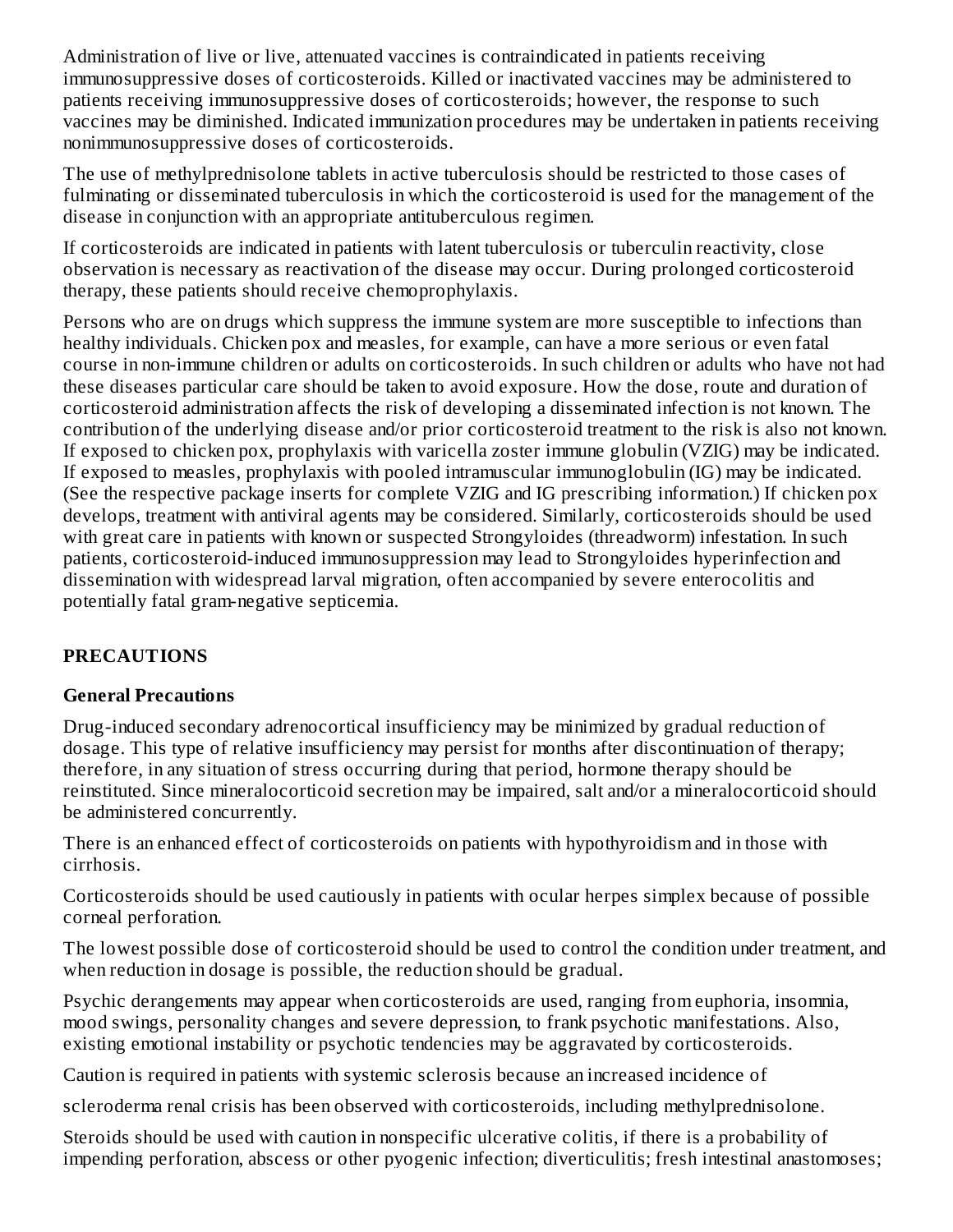active or latent peptic ulcer; renal insufficiency; hypertension; osteoporosis; and myasthenia gravis.

Growth and development of infants and children on prolonged corticosteroid therapy should be carefully observed.

Kaposi's sarcoma has been reported to occur in patients receiving corticosteroid therapy. Discontinuation of corticosteroids may result in clinical remission.

Although controlled clinical trials have shown corticosteroids to be effective in speeding the resolution of acute exacerbations of multiple sclerosis, they do not show that corticosteroids affect the ultimate outcome or natural history of the disease. The studies do show that relatively high doses of corticosteroids are necessary to demonstrate a significant effect. (See **DOSAGE AND ADMINISTRATION**).

Since complications of treatment with glucocorticoids are dependent on the size of the dose and the duration of treatment, a risk/benefit decision must be made in each individual case as to dose and duration of treatment and as to whether daily or intermittent therapy should be used.

### **Drug Interactions**

The pharmacokinetic interactions listed below are potentially clinically important. Mutual inhibition of metabolism occurs with concurrent use of cyclosporin and methylprednisolone; therefore, it is possible that adverse events associated with the individual use of either drug may be more apt to occur. Convulsions have been reported with concurrent use of methylprednisolone and cyclosporin. Drugs that induce hepatic enzymes such as phenobarbital, phenytoin and rifampin may increase the clearance of methylprednisolone and may require increases in methylprednisolone dose to achieve the desired response. Drugs such as troleandomycin and ketoconazole may inhibit the metabolism of methylprednisolone and thus decrease its clearance. Therefore, the dose of methylprednisolone should be titrated to avoid steroid toxicity.

Methylprednisolone may increase the clearance of chronic high dose aspirin. This could lead to decreased salicylate serum levels or increase the risk of salicylate toxicity when methylprednisolone is withdrawn. Aspirin should be used cautiously in conjunction with corticosteroids in patients suffering from hypoprothrombinemia.

The effect of methylprednisolone on oral anticoagulants is variable. There are reports of enhanced as well as diminished effects of anticoagulant when given concurrently with corticosteroids. Therefore, coagulation indices should be monitored to maintain the desired anticoagulant effect.

### **Information for the Patient**

Persons who are on immunosuppressant doses of corticosteroids should be warned to avoid exposure to chickenpox or measles. Patients should also be advised that if they are exposed, medical advice should be sought without delay.

## **ADVERSE REACTIONS**

## **Fluid and Electrolyte Disturbances**

- Sodium retention
- Congestive heart failure in susceptible patients
- Hypertension
- Fluid retention
- Potassium loss
- Hypokalemic alkalosis

## **Mus culoskeletal**

Muscle weakness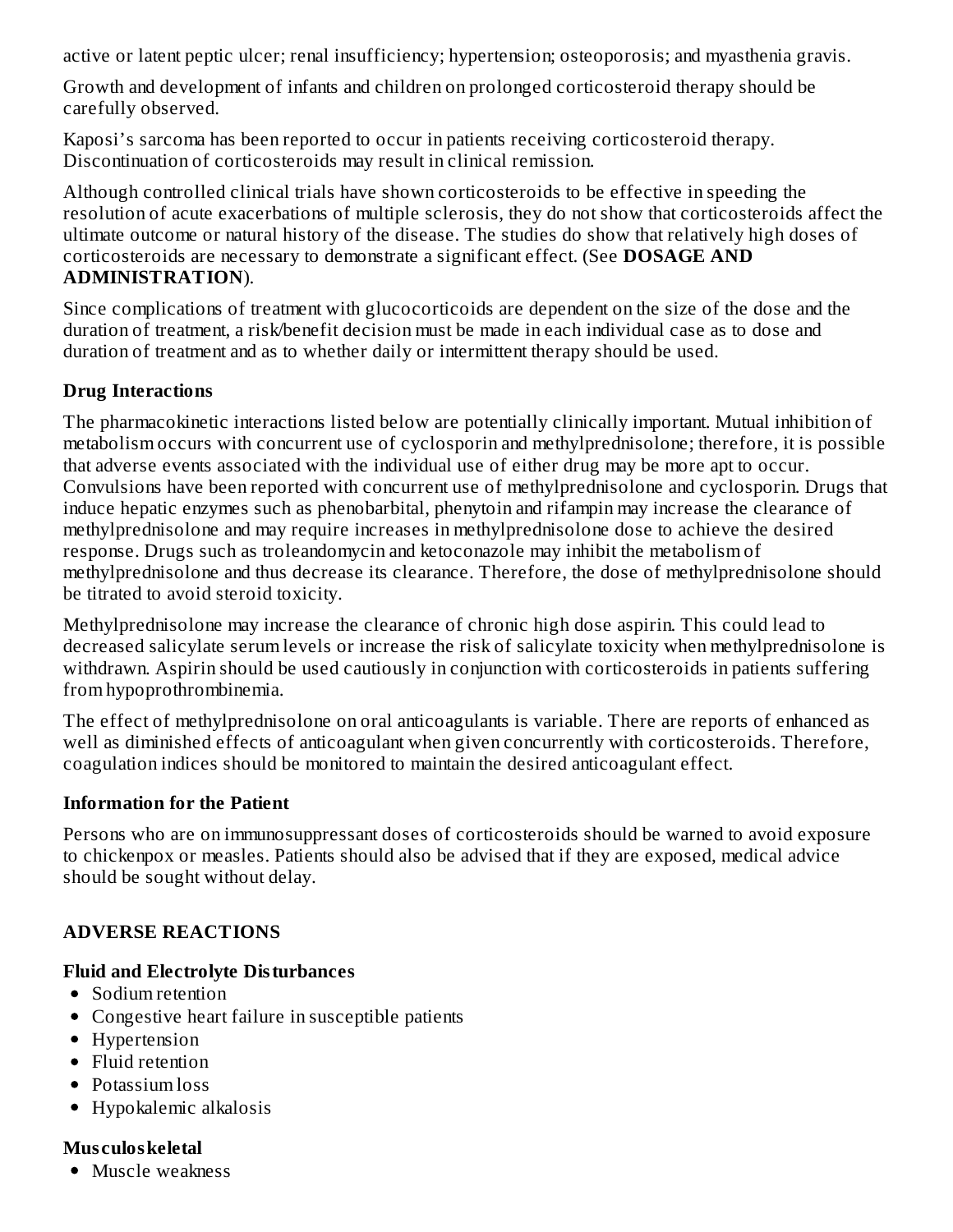- Loss of muscle mass
- Steroid myopathy
- Osteoporosis
- Tendon rupture, particularly of the Achilles tendon
- Vertebral compression fractures
- Aseptic necrosis of femoral and humeral heads
- Pathologic fracture of long bones

#### **Gastrointestinal**

- Peptic ulcer with possible perforation and hemorrhage
- Pancreatitis
- Abdominal distention
- Ulcerative esophagitis

Increases in alanine transaminase (ALT, SGPT), aspartate transaminase (AST, SGOT), and alkaline phosphatase have been observed following corticosteroid treatment. These changes are usually small, not associated with any clinical syndrome and are reversible upon discontinuation.

#### **Dermatologic**

- Impaired wound healing
- Petechiae and ecchymoses
- May suppress reactions to skin tests
- Thin fragile skin
- Facial erythema
- Increased sweating

#### **Neurological**

- Increased intracranial pressure with papilledema (pseudo-tumor cerebri) usually after treatment
- Convulsions
- Vertigo
- Headache

### **Endocrine**

- Development of Cushingoid state
- Suppression of growth in children
- Secondary adrenocortical and pituitary unresponsiveness, particularly in times of stress, as in trauma, surgery or illness
- Menstrual irregularities
- Decreased carbohydrate tolerance
- Manifestations of latent diabetes mellitus
- Increased requirements of insulin or oral hypoglycemic agents in diabetics

### **Ophthalmic**

- Posterior subcapsular cataracts
- Increased intraocular pressure
- Glaucoma
- Exophthalmos

#### **Metabolic**

Negative nitrogen balance due to protein catabolism

The following additional reactions have been reported following oral as well as parenteral therapy: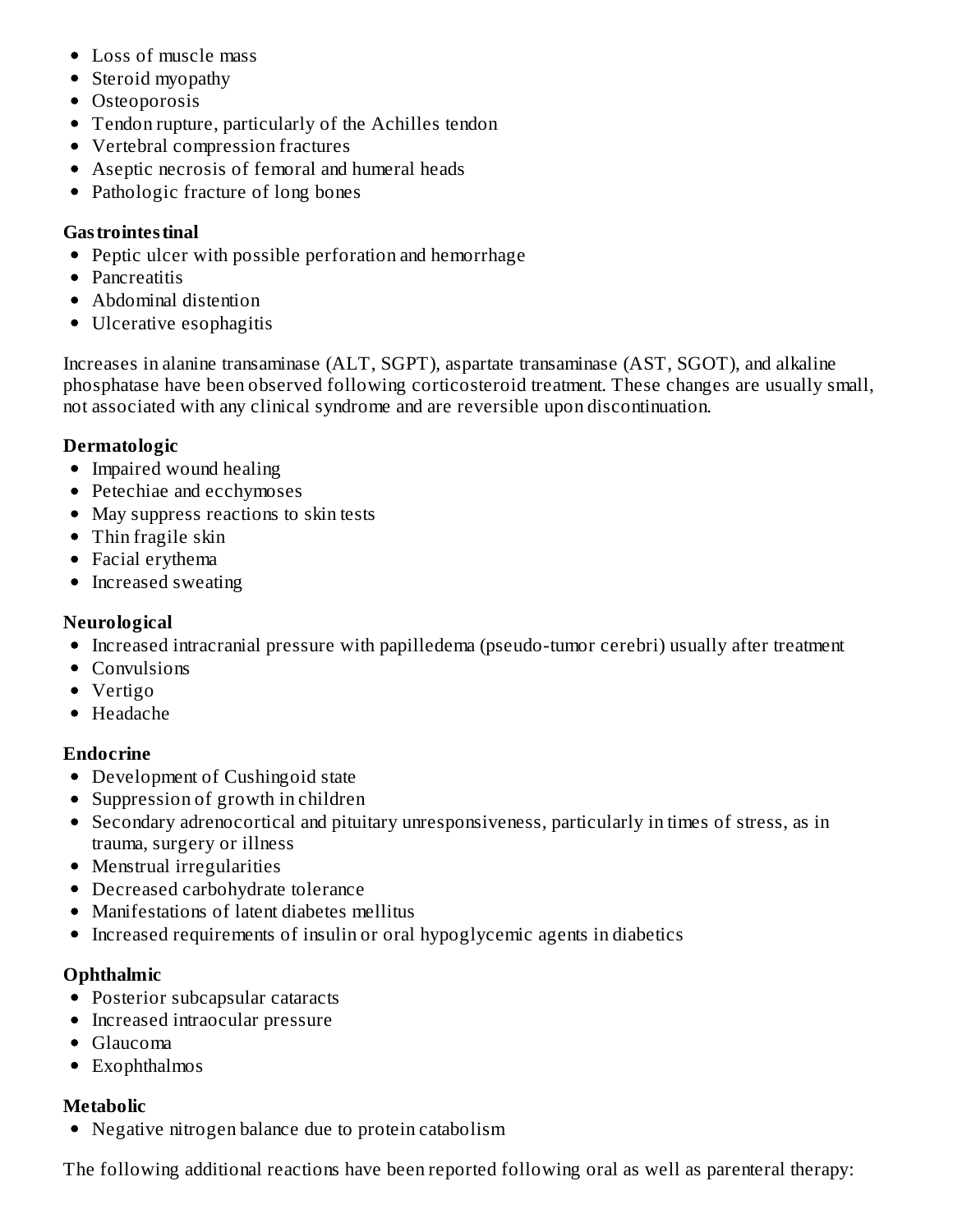Urticaria and other allergic, anaphylactic or hypersensitivity reactions.

## **DOSAGE AND ADMINISTRATION**

The initial dosage of methylprednisolone tablets may vary from 4 mg to 48 mg per day depending on the specific disease entity being treated. In situations of less severity lower doses will generally suffice while in selected patients higher initial doses may be required. The initial dosage should be maintained or adjusted until a satisfactory response is noted. If after a reasonable period of time there is a lack of satisfactory clinical response, methylprednisolone tablets should be discontinued and the patient transferred to other appropriate therapy.

#### **IT SHOULD BE EMPHASIZED THAT DOSAGE REQUIREMENTS ARE VARIABLE AND MUST BE INDIVIDUALIZED ON THE BASIS OF THE DISEASE UNDER TREATMENT AND THE RESPONSE OF THE PATIENT.**

After a favorable response is noted, the proper maintenance dosage should be determined by decreasing the initial drug dosage in small decrements at appropriate time intervals until the lowest dosage which will maintain an adequate clinical response is reached. It should be kept in mind that constant monitoring is needed in regard to drug dosage. Included in the situations which may make dosage adjustments necessary are changes in clinical status secondary to remissions or exacerbations in the disease process, the patient's individual drug responsiveness, and the effect of patient exposure to stressful situations not directly related to the disease entity under treatment; in this latter situation it may be necessary to increase the dosage of methylprednisolone tablets for a period of time consistent with the patient's condition. If after long-term therapy the drug is to be stopped, it is recommended that it be withdrawn gradually rather than abruptly.

## **Multiple Sclerosis**

In treatment of acute exacerbations of multiple sclerosis daily doses of 200 mg of prednisolone for a week followed by 80 mg every other day for 1 month have been shown to be effective (4 mg of methylprednisolone is equivalent to 5 mg of prednisolone).

# **ADT (Alternate Day Therapy) ®**

Alternate day therapy is a corticosteroid dosing regimen in which twice the usual daily dose of corticoid is administered every other morning. The purpose of this mode of therapy is to provide the patient requiring long-term pharmacologic dose treatment with the beneficial effects of corticoids while minimizing certain undesirable effects, including pituitary-adrenal suppression, the Cushingoid state, corticoid withdrawal symptoms, and growth suppression in children.

The rationale for this treatment schedule is based on two major premises: (a) the anti-inflammatory or therapeutic effect of corticoids persists longer than their physical presence and metabolic effects and (b) administration of the corticosteroid every other morning allows for reestablishment of more nearly normal hypothalamic-pituitary-adrenal (HPA) activity on the off-steroid day.

A brief review of the HPA physiology may be helpful in understanding this rationale. Acting primarily through the hypothalamus a fall in free cortisol stimulates the pituitary gland to produce increasing amounts of corticotropin (ACTH) while a rise in free cortisol inhibits ACTH secretion. Normally the HPA system is characterized by diurnal (circadian) rhythm. Serum levels of ACTH rise from a low point about 10 pm to a peak level about 6 am. Increasing levels of ACTH stimulate adrenal cortical activity resulting in a rise in plasma cortisol with maximal levels occurring between 2 am and 8 am. This rise in cortisol dampens ACTH production and in turn adrenal cortical activity. There is a gradual fall in plasma corticoids during the day with lowest levels occurring about midnight.

The diurnal rhythm of the HPA axis is lost in Cushing's disease, a syndrome of adrenal cortical hyperfunction characterized by obesity with centripetal fat distribution, thinning of the skin with easy bruisability, muscle wasting with weakness, hypertension, latent diabetes, osteoporosis, electrolyte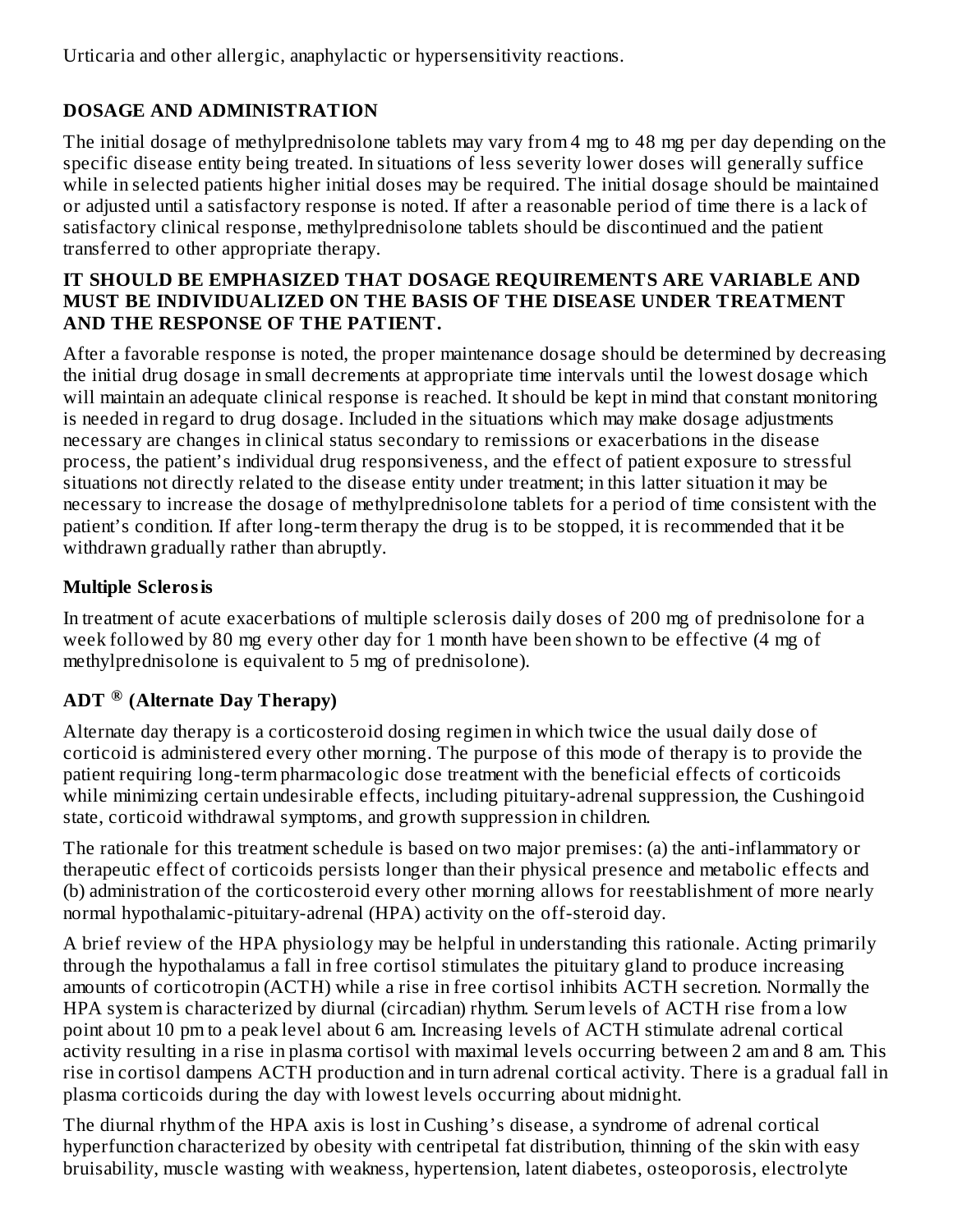imbalance, etc. The same clinical findings of hyperadrenocorticism may be noted during long-term pharmacologic dose corticoid therapy administered in conventional daily divided doses. It would appear, then, that a disturbance in the diurnal cycle with maintenance of elevated corticoid values during the night may play a significant role in the development of undesirable corticoid effects. Escape from these constantly elevated plasma levels for even short periods of time may be instrumental in protecting against undesirable pharmacologic effects.

During conventional pharmacologic dose corticosteroid therapy, ACTH production is inhibited with subsequent suppression of cortisol production by the adrenal cortex. Recovery time for normal HPA activity is variable depending upon the dose and duration of treatment. During this time the patient is vulnerable to any stressful situation. Although it has been shown that there is considerably less adrenal suppression following a single morning dose of prednisolone (10 mg) as opposed to a quarter of that dose administered every 6 hours, there is evidence that some suppressive effect on adrenal activity may be carried over into the following day when pharmacologic doses are used. Further, it has been shown that a single dose of certain corticosteroids will produce adrenal cortical suppression for two or more days. Other corticoids, including methylprednisolone, hydrocortisone, prednisone, and prednisolone, are considered to be short acting (producing adrenal cortical suppression for 1¼ to 1½ days following a single dose) and thus are recommended for alternate day therapy.

The following should be kept in mind when considering alternate day therapy:

- 1. Basic principles and indications for corticosteroid therapy should apply. The benefits of ADT should not encourage the indiscriminate use of steroids.
- 2. ADT is a therapeutic technique primarily designed for patients in whom long-term pharmacologic corticoid therapy is anticipated.
- 3. In less severe disease processes in which corticoid therapy is indicated, it may be possible to initiate treatment with ADT. More severe disease states usually will require daily divided high dose therapy for initial control of the disease process. The initial suppressive dose level should be continued until satisfactory clinical response is obtained, usually four to ten days in the case of many allergic and collagen diseases. It is important to keep the period of initial suppressive dose as brief as possible particularly when subsequent use of alternate day therapy is intended. Once control has been established, two courses are available: (a) change to ADT and then gradually reduce the amount of corticoid given every other day **or** (b) following control of the disease process reduce the daily dose of corticoid to the lowest effective level as rapidly as possible and then change over to an alternate day schedule. Theoretically, course (a) may be preferable.
- 4. Because of the advantages of ADT, it may be desirable to try patients on this form of therapy who have been on daily corticoids for long periods of time (e.g., patients with rheumatoid arthritis). Since these patients may already have a suppressed HPA axis, establishing them on ADT may be difficult and not always successful. However, it is recommended that regular attempts be made to change them over. It may be helpful to triple or even quadruple the daily maintenance dose and administer this every other day rather than just doubling the daily dose if difficulty is encountered. Once the patient is again controlled, an attempt should be made to reduce this dose to a minimum.
- 5. As indicated above, certain corticosteroids, because of their prolonged suppressive effect on adrenal activity, are not recommended for alternate day therapy (e.g., dexamethasone and betamethasone).
- 6. The maximal activity of the adrenal cortex is between 2 am and 8 am, and it is minimal between 4 pm and midnight. Exogenous corticosteroids suppress adrenocortical activity the least, when given at the time of maximal activity (am).
- 7. In using ADT it is important, as in all therapeutic situations, to individualize and tailor the therapy to each patient. Complete control of symptoms will not be possible in all patients. An explanation of the benefits of ADT will help the patient to understand and tolerate the possible flare-up in symptoms which may occur in the latter part of the off-steroid day. Other symptomatic therapy may be added or increased at this time if needed.
- 8. In the event of an acute flare-up of the disease process, it may be necessary to return to a full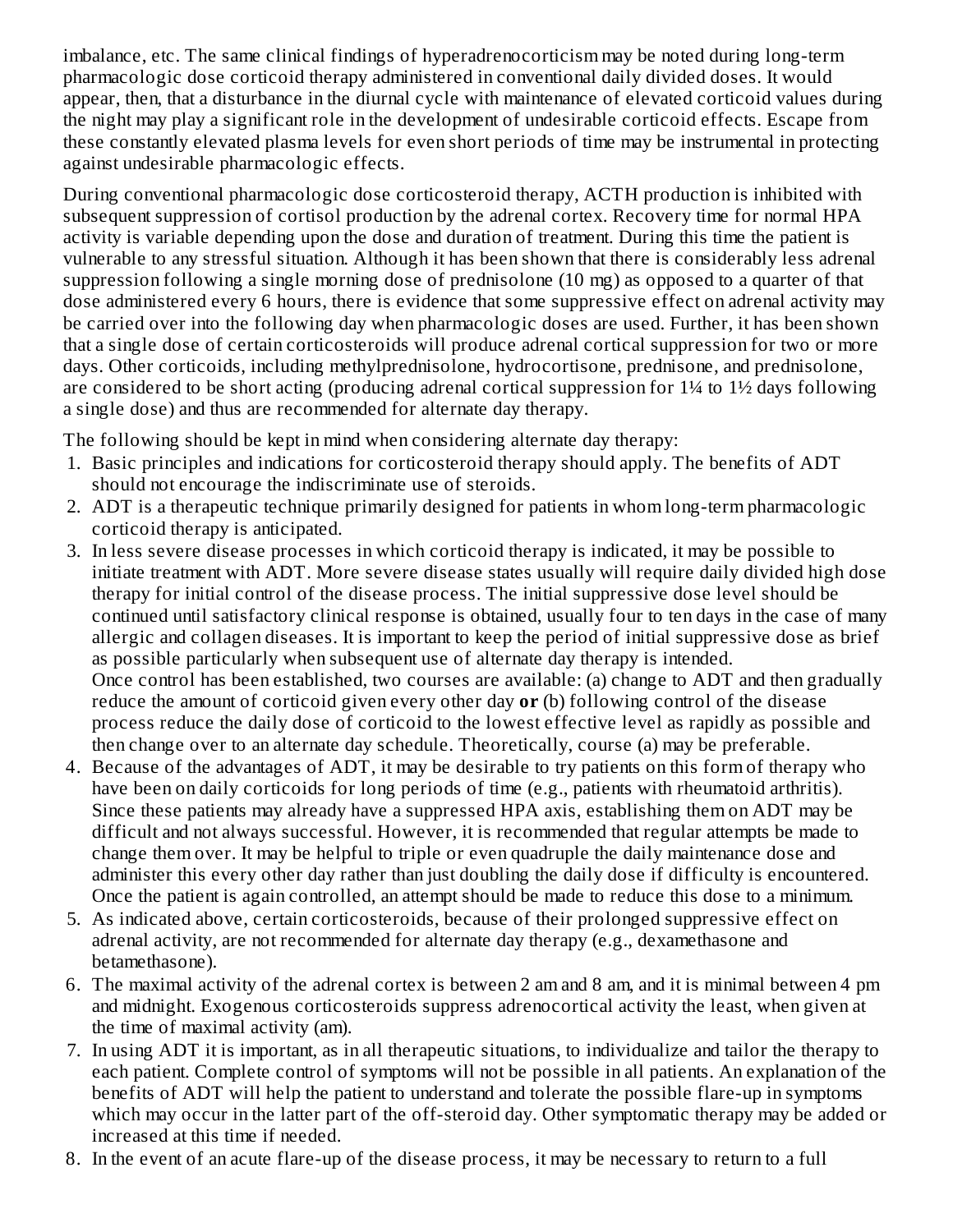suppressive daily divided corticoid dose for control. Once control is again established alternate day therapy may be reinstituted.

9. Although many of the undesirable features of corticosteroid therapy can be minimized by ADT, as in any therapeutic situation, the physician must carefully weigh the benefit-risk ratio for each patient in whom corticoid therapy is being considered.

#### **HOW SUPPLIED**

Methylprednisolone tablets, USP 4 mg are white, oval-shaped, uncoated, debossed GG 957 on one side and quadrisect scored on the reverse side are supplied as follows:

NDC 0781-5022-07 in Unit of Use pack of 21 tablets

NDC 0781-5022-01 in bottles of 100 tablets

NDC 0781-5022-10 in bottles of 1000 tablets

Store at 20° to 25°C (68° to 77°F) (see USP Controlled Room Temperature).

Dispense in a tight, light-resistant container as defined in the USP.

### **KEEP OUT OF THE REACH OF CHILDREN.**

The brands listed are the registered trademarks of their respective owners and are not trademarks of Sandoz Inc.

Distributed by

Sandoz Inc.

Princeton, NJ 08540

Rev. August 2018

### **PACKAGE/LABEL PRINCIPAL DISPLAY PANEL**

| <b>METHYLPREDNISOLONE</b><br><b>TABLETS 4MG</b>                                                                                                                                                                                                           | <b><i>NETHA PREDNISOLONE TABLETS</i></b><br>4MG<br>GENERIC FOR MEDROL DOSEPAK # 21<br><b>MAG</b><br>#WIV<br>NDC: 45865-6104-21 MFR NDC: 00761-5022-07                                                                                                                                                                                                                                                                            | PEEL<br>HERI |
|-----------------------------------------------------------------------------------------------------------------------------------------------------------------------------------------------------------------------------------------------------------|----------------------------------------------------------------------------------------------------------------------------------------------------------------------------------------------------------------------------------------------------------------------------------------------------------------------------------------------------------------------------------------------------------------------------------|--------------|
| GENERIC FOR MEDROL DOSEPAK<br>EXP:<br>Not: 45865-0104-21<br>UHITE / OVAL / GG 957 / DOUBLE - SCORED<br>#21<br>435G OF METHYLPREDMISOLONE<br>we SANDOZ INC.<br><b>PRINCETON, NJ</b><br>MAY CAUSE DIZZINESS<br>TAKE ___ TABLET(S) AS DIRECTED BY PHYSICIAN. | ME THYLPREDNISOLONE TABLETS<br>455G<br><b>GENERIC FOR MEDROL DOSERAK # 21</b><br>loter<br>NDC: 45865-0104-21 MFR. NDC: 00701-5022-07<br>NETHA PREDNISOLONE TABLETS.<br>思化し<br>GENERIC FOR MEDROL DOSEPAK # 21<br>lottr<br><b>EXD:</b><br>NDC: 45855-0104-21 MFR NDC: 00781-5022-07<br>NETHYLPREDNISOLONE TABLETS<br><b>OVES</b><br>GENERIC FOR MEDROL DOSEPAK # 21<br>lot #<br>@bp:<br>NDC: 45865-0104-21 MFR NDC: 00781-5022-07 |              |

#### Methylprednisolone Tablets 4 mg

45865-104-21

## **METHYLPREDNISOLONE**

methylprednisolone tablet

**Product Information**